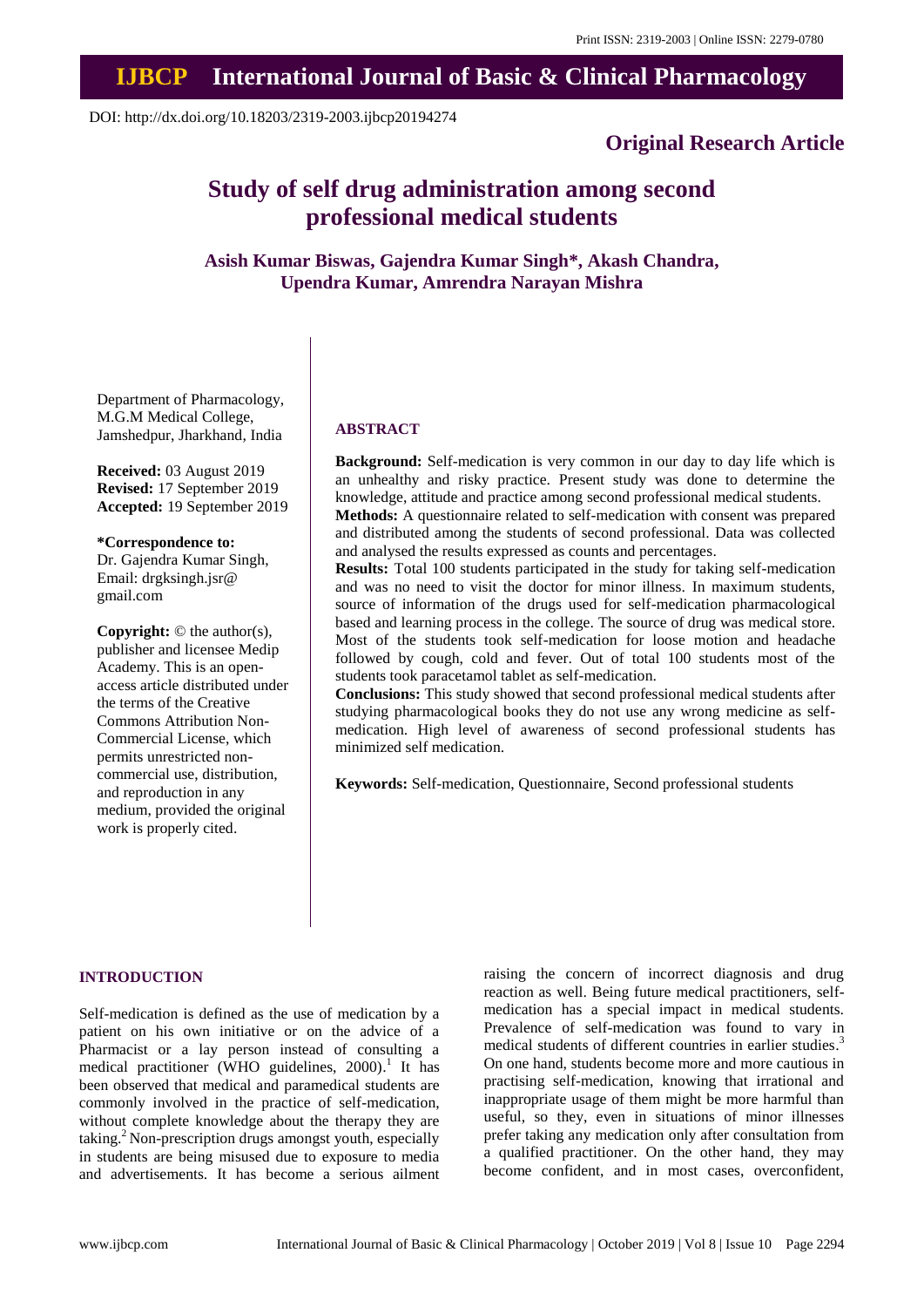regarding their "bookish" knowledge and may start implementing self-care. However, it is also recognized that self-medication must be accompanied by appropriate health information. 4 Second professional medical students know about drugs while studying Pharmacology. There is a strong possibility of self-medication among  $2^{nd}$ professional medical students. It will be a risky procedure. This work has been designed to evaluate the extent of self-medication among second professional medical students.

# **METHODS**

An anonymous questionnaire-based study in all the medical students of 2nd year MBBS students [Batch 2017-2018] attending theory classes in the department of Pharmacology in M.G.M Medical college, Jamshedpur of India, was conducted after getting permission from ethics committee of the college. Students of all ages and both sexes were included in the study. The study period is of total three months from 05 March 2019 to 05 June 2019. A brief description of the nature of the study and the procedure of completing the questionnaire was explained to students taking part in the study. Questionnaire was self-developed and pre validated consisting of twelve closed ended questions. The survey was descriptive and data was summarised as counts and percentages. Microsoft word and excel programs were used for analysis of data. A questionnaire related to selfmedication with consent was prepared and distributed among the students of second professional. Data was collected and analysed the results expressed as counts and percentages.

#### **RESULTS**

The Table 1 is showing that 70 students have selfconfidence regarding knowledge about medicines. About 72 students think that it is not compulsory to consult doctor for minor illness. About 86 students have given opinion that there is wastage of time to go doctor's clinic.

#### **Table 1: Reasons given by students in favour of self medication.**

| <b>Reasons</b>                                         | <b>No. of students</b> |
|--------------------------------------------------------|------------------------|
| Confidence regarding knowledge<br>about medicines      | 70                     |
| Not compulsory to consult doctor<br>for minor Ailments | 72                     |
| <b>Saving of time</b>                                  |                        |

The Table 2 is showing the number of students who are suffering from various ailments as- headache, cough and cold, vomiting skin infection etc. and taken medicines for these ailments.

### **Table 2**: **Self-medication done by students for various ailments.**

| <b>Ailments</b>       | <b>No. of students</b> |
|-----------------------|------------------------|
| Headache              | 70                     |
| Cough and cold        | 55                     |
| Fever                 | 80                     |
| <b>Loose motion</b>   | 74                     |
| <b>Vomiting</b>       | 44                     |
| <b>Skin infection</b> | 65                     |
| <b>Acidity</b>        |                        |

The Table 3 is showing the name of various medicines taken by students as self-medication

**Table 3: Different medicines used for self-medication in our study.**

| <b>Medicines</b>            | <b>No. of students</b> |
|-----------------------------|------------------------|
| Tab. paracetamol            | 74                     |
| Capsule amoxycillin         | 54                     |
| <b>Tablet metronidazole</b> | 70                     |
| Capsule omeprazole          | 37                     |
| <b>Tablet domperidon</b>    | 42                     |
| <b>Neosporin ointment</b>   | 62                     |

#### **DISCUSSION**

In our study, we found that female students were more interested in taking self-medication as compared to male students; this may be due to the fact that the female students are more hesitant to go to the hospital or outpatient department for minor illness. Similar findings were there in the study done by Thadani.<sup>5</sup> In our study most of the students have taken tablet Paracetamol for headache. In our survey it is clear that Paracetamol tablet is safest drug among all drugs which are taken by about 74 students as self-medication and it is confirmed by students itself. About 86 students out of 100 have given reason of saving of time in favour of self-medication. In our study it is clear that students have not taken any wrong medicines as self-medication. Self-medication is the utilization of medicines by persons on their own without any proficient medical supervision. In developing countries like India, most episodes are treated by selfmedication due to easy availability of non-prescription drugs. It is more likely to be inappropriate without complete knowledge although it is becoming a routine practice nowadays especially by undergraduate medical students. 6 The prevalence of self-medication varied amongst different years of students and found increasing from first year to final year and the reason might be the knowledge of medicines in final year students which is comparable with the findings of previously conducted studies. 7 Self-medication amongst students is a global problem.<sup>8</sup> Studies in India report a rising incidence.<sup>9</sup>